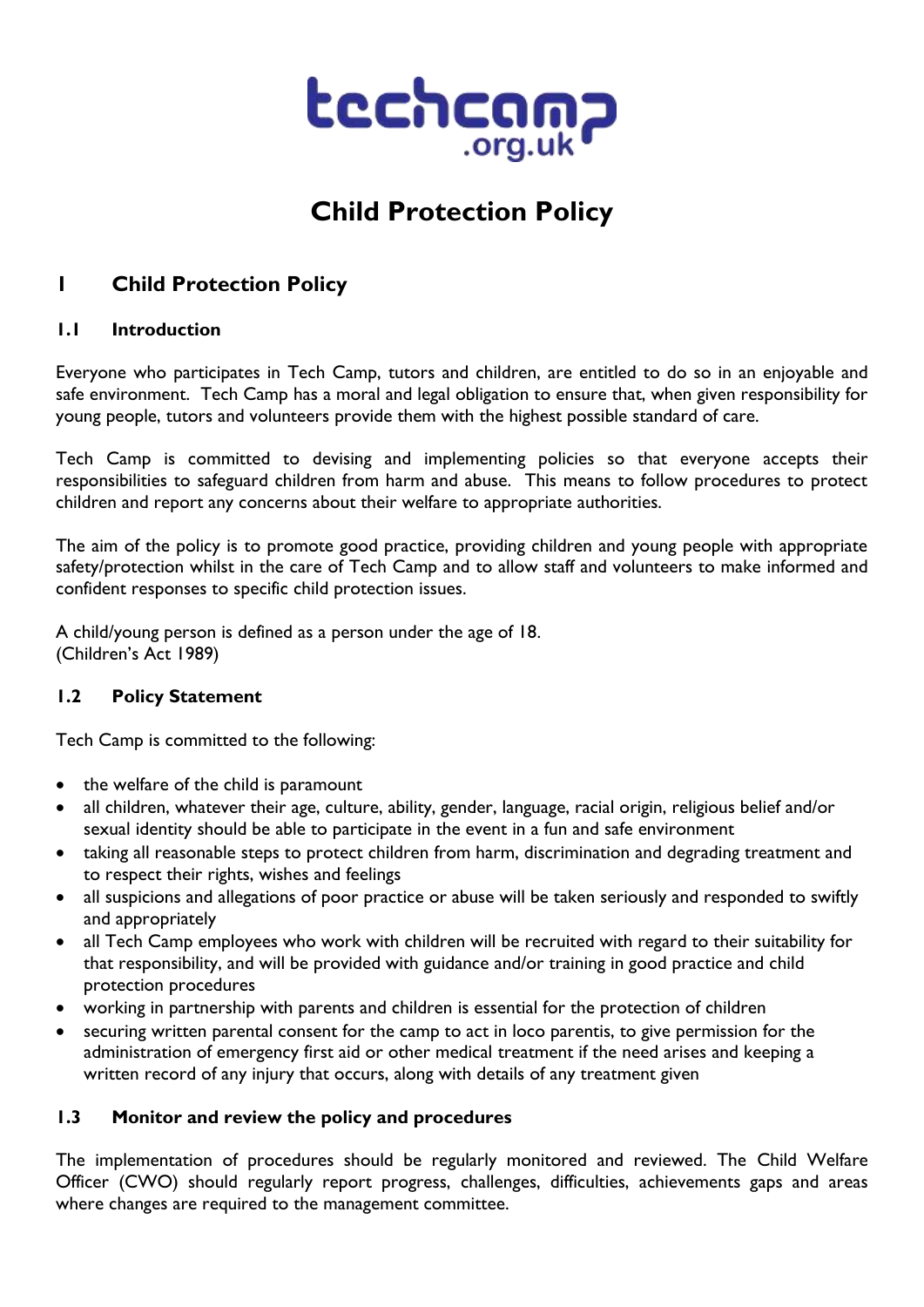The policy should be reviewed every 3 years or whenever there is a major change in the organisation or in relevant legislation.

# **2 Recruiting and Selecting Personnel**

### **2.1 Introduction**

It is important that all reasonable steps are taken to prevent unsuitable people from working with children. This applies equally to paid staff and volunteers, both full and part time. To ensure unsuitable people are prevented from working with children the following steps should be taken when recruiting.

### **2.2 Controlling Access to Children**

- All staff and volunteers should complete an application form and/or provide an up to date CV. This will elicit information about the applicants past.
- Consent should be obtained from the applicant to seek information from the Disclosures and Barring Service (DBS).
- A confidential reference, preferably one regarding previous work with children should be obtained. This must be taken up and confirmed through telephone contact.
- Evidence of identity (passport or driving licence with photo)

### **2.3 Interview and Induction**

All employees and volunteers will be required to undertake an interview carried out to acceptable protocol and recommendations. All employees and volunteers should receive formal or informal induction during which:

- The job requirements and responsibilities should be clarified
- They should sign up to the Tech Camp's Code of Conduct
- Child Protection Procedures are explained and training needs identified e.g. basic child protection awareness

### **2.4 Training**

In addition to pre-selection checks, the safeguarding process includes training after recruitment to help staff and volunteers to:

- Analyse their own practice against what is deemed good practice, and to ensure their practice is likely to protect them from false allegations
- Recognise their responsibilities and report any concerns about suspected poor practice and/or abuse
- Respond to concerns expressed by a child
- Work safely and effectively with children

#### Tech Camp requires:

- All staff and volunteers who have access to children to undergo a DBS check
- All employees, volunteers, tutors, welfare officers and managers to undertake relevant child welfare training to ensure their practice is exemplary and to facilitate the development of positive culture towards good practice and child protection
- All staff and volunteers to receive advisory information outlining good/bad practice and informing them what to do if they have concerns about the behaviour of an adult towards a young person
- At least one staff member at each residential event to have an up to date first aid qualification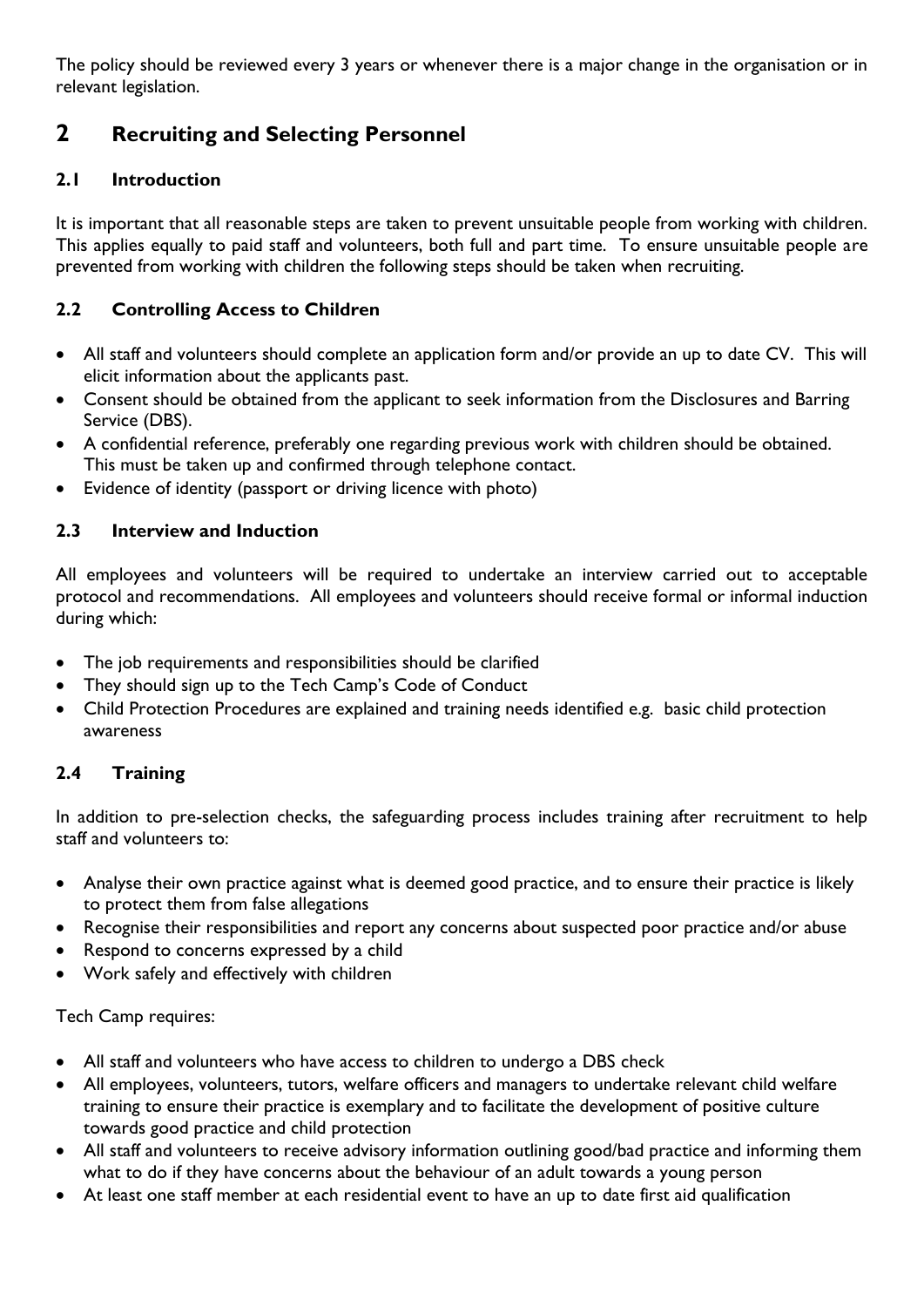# **3 Tutor's Code of Conduct – Promoting Good Practice**

### **3.1 Introduction**

To provide children with the best possible experience and opportunities at camp everyone must operate within an accepted ethical framework.

It is not always easy to distinguish poor practice from abuse. It is therefore **NOT** the responsibility of employees or participants in the event to make judgements about whether or not abuse is taking place. **It is** however their responsibility to identify poor practice and possible abuse and act if they have concerns about the welfare of the child, as explained in section 6.

This section will help you identify what is meant by good practice.

### **3.2 Good Practice**

All personnel should adhere to the following principles and action:

- make the experience of the event fun and enjoyable: promote fairness, confront and deal with bullying.
- treat all young people equally and with respect and dignity
- always put the welfare of the young person first
- always work in an open environment (e.g. avoiding private or unobserved situations and encouraging open communication with no secrets) No staff are to take campers in their cars without permission from the manager or director
- ensure that adults should not enter a young person's room (at a residential event) unless necessary (for example, the handing out of medications) and wherever possible this should be done briefly and openly (with the door to the room open, for example). Wherever possible this should also be done with an adult of the same sex as the child. This is of even greater importance when working with female campers due to the increased need for privacy.
- not invite young people into their own rooms
- be an excellent role model, this includes not smoking or drinking alcohol in the company of young people
- consume alcohol responsibly only when off duty
- always give enthusiastic and constructive feedback rather than negative criticism
- always refer to the CWO any issues of concern that you have or that are raised by a child and never allow allegations made by a young person to go unchallenged, unrecorded or not acted upon

# **4 Physical Restraint**

Any physical restraint is only permissible when a child is in imminent danger of inflicting an injury on himself / herself or on another, and then only as a last resort, when all efforts to diffuse the situation have failed. Another member of staff should, if possible, be present to act as a witness. ALL incidents of physical restraint should be recorded in writing and reported immediately to the CWO who will decide what to do next.

If during your care you accidentally hurt a young person, the young person seems distressed in any manner, appears to be sexually aroused by your actions and/or if the young person misunderstands or misinterprets something you have done, report any such incidents as soon as possible to the CWO and make a written note of it.

# **5 Use of Photographic / Filming Equipment at Events**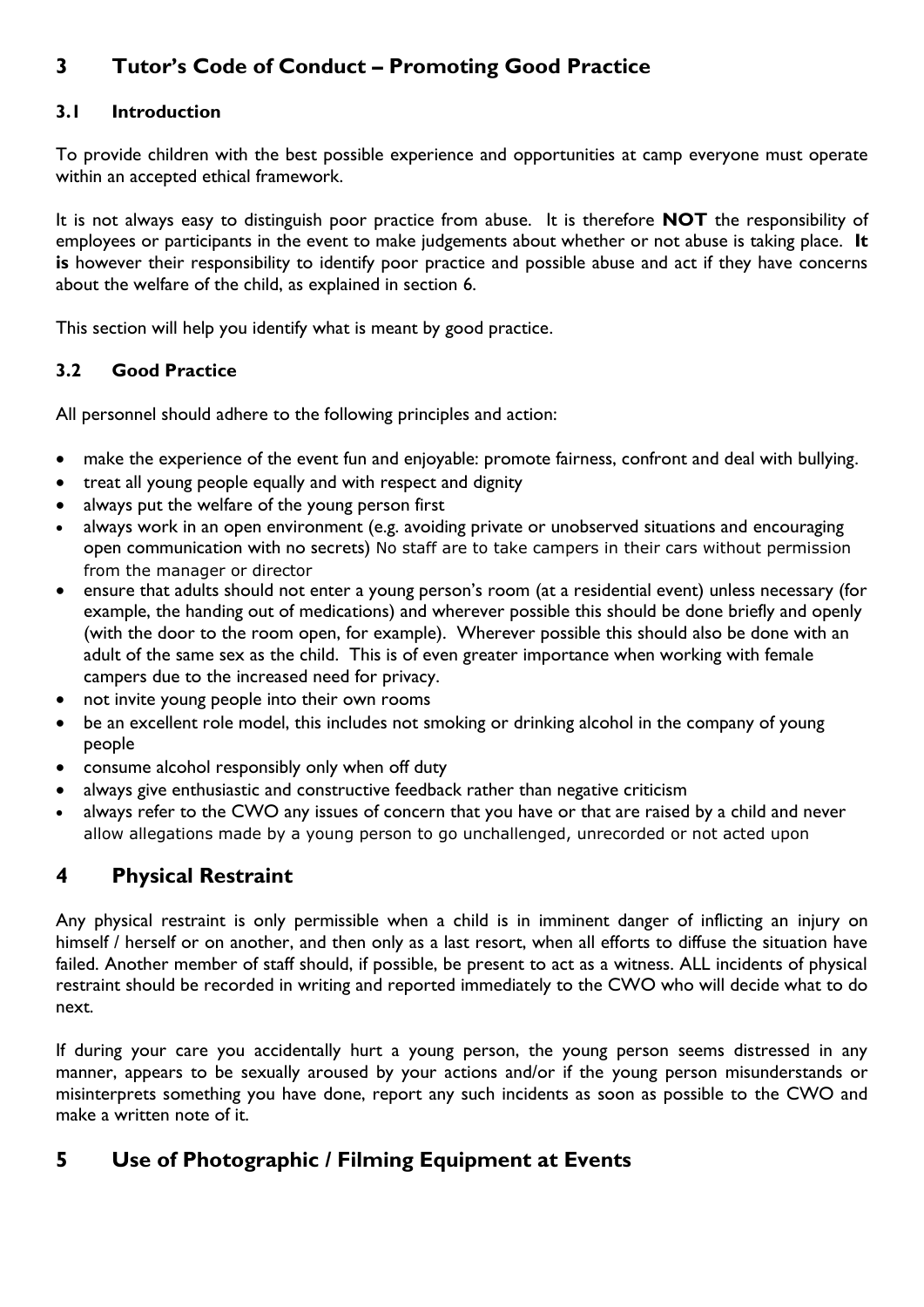At Tech Camp we have parental consent for taking photographs and videos of activities. This is normally done by an assigned staff member and only openly in public. Should other staff want to take photos they should obtain the consent of the manager or director.

# **6 Defining Child Abuse**

### **6.1 Introduction**

Child abuse is any form of physical, emotional or sexual mistreatment or lack of care that leads to injury or harm, it commonly occurs within a relationship of trust or responsibility and is an abuse of power or a breach of trust. Abuse can happen to a young person regardless of their age, gender, race or ability.

There are four main types of abuse:

- **Physical abuse,**
- **Sexual abuse,**
- **Emotional abuse**
- **Neglect.**

Abuse in all of its forms can affect a young person at any age. The effects can be so damaging that if not treated may follow the individual into adulthood

Young people with disabilities may be at increased risk of abuse through various factors such as stereotyping, prejudice, discrimination, isolation and a powerlessness to protect themselves or adequately communicate that abuse had occurred.

## **6.2 Indicators of Abuse**

Even for those experienced in working with child abuse, it is not always easy to recognise a situation where abuse may occur or has already taken place. Indications that a child is being abused may include one or more of the following:

- unexplained or suspicious injuries such as bruising, cuts or burns, particularly if situated on a part of the body not normally prone to such injuries
- an injury for which an explanation seems inconsistent
- the young person describes what appears to be an abusive act involving them
- another young person or adult expresses concern about the welfare of a young person
- unexplained changes in a young person's behavior e.g. becoming very upset, quiet, withdrawn or displaying sudden outbursts of temper
- inappropriate sexual awareness and / or engaging in sexually explicit behaviour
- distrust of adult's, particularly those whom a close relationship would normally be expected
- difficulty in making friends and / or being prevented from socialising with others
- displaying variations in eating patterns including over eating or loss of appetite
- losing weight for no apparent reason
- becoming increasingly dirty or unkempt

# **6.3 Signs of bullying include:**

- behavioural changes such as reduced concentration and/or becoming withdrawn, clingy, depressed, tearful, emotionally up and down, reluctance to go training or competitions or an unexplained drop off in performance
- physical signs such as stomach aches, headaches, difficulty in sleeping, bed wetting, scratching and bruising, damaged clothes, bingeing e.g. on food, alcohol or cigarettes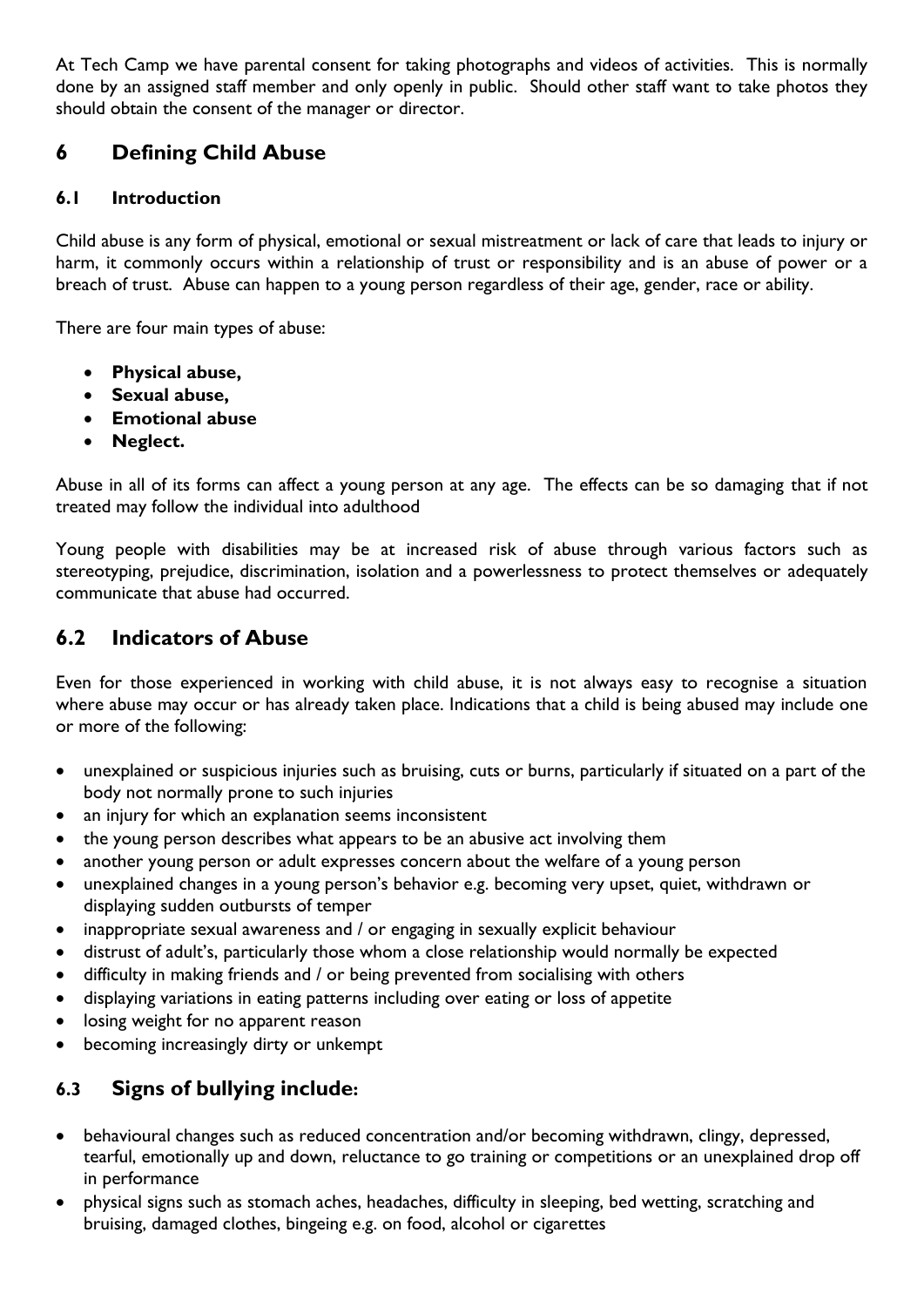a shortage of money or frequents loss of possessions

## **7 Responding to Suspicions and Allegations**

#### **7.1 Introduction**

It **is not** the responsibility of anyone working in Tech Camp in a paid or unpaid capacity to decide whether or not child abuse has taken place. However there **is** a responsibility to act on any concerns through contact with the CWO, or the Camp Director if the allegations concern the CWO, so that they can then make inquiries and take necessary action to protect the young person. This applies **BOTH** to allegations / suspicions of abuse occurring within Tech Camp and to allegations / suspicions that abuse is taking place elsewhere.

The CWO (or Camp Director) will then follow the procedure outlined below.

#### **If you are not sure what to do and the CWO is not immediately available you can gain help from NSPCC 24 hour help line Tel No: 0800800500**

#### **7.2 Recording Information**

To ensure that information is as helpful as possible, a detailed record will be kept by the CWO at the time of the disclosure/concern.

Information should include the following:

- the child's name, age and date of birth
- the child's home address and telephone number
- whether or not the person making the report is expressing their concern or someone else's
- the nature of the allegation, including dates, times and any other relevant information
- a description of any visible bruising or injury, location, size etc. Also any indirect signs, such as behavioural changes
- details of witnesses to the incidents
- the child's account, if it can be given, of what has happened and how any bruising/injuries occurred
- have the parents been contacted?If so what has been said?
- has anyone else been consulted? If so record details
- has anyone been alleged to be the abuser? Record detail**.**

#### **7.3 Reporting the Concern**

All suspicions and allegations will be reported appropriately by the CWO. It is recognised that strong emotions can be aroused particularly in cases where sexual abuse is suspected or where there is misplaced loyalty to a colleague. It is important to understand these feelings but not allow them to interfere with judgements about any action to take.

Tech Camp expects its members and staff to discuss any concerns they may have about the welfare of a child immediately with the person in charge and subsequently to check that appropriate action has been taken.

A summary of reporting procedures is provided in this document. Where there is a complaint against an employee or volunteer, there may be three types of investigation.

- **Criminal** in which case the police are immediately involved
- **Child protection** in which case the social services (and possibly) the police will be involved
- **Disciplinary or misconduct** in which case Tech Camp will be involved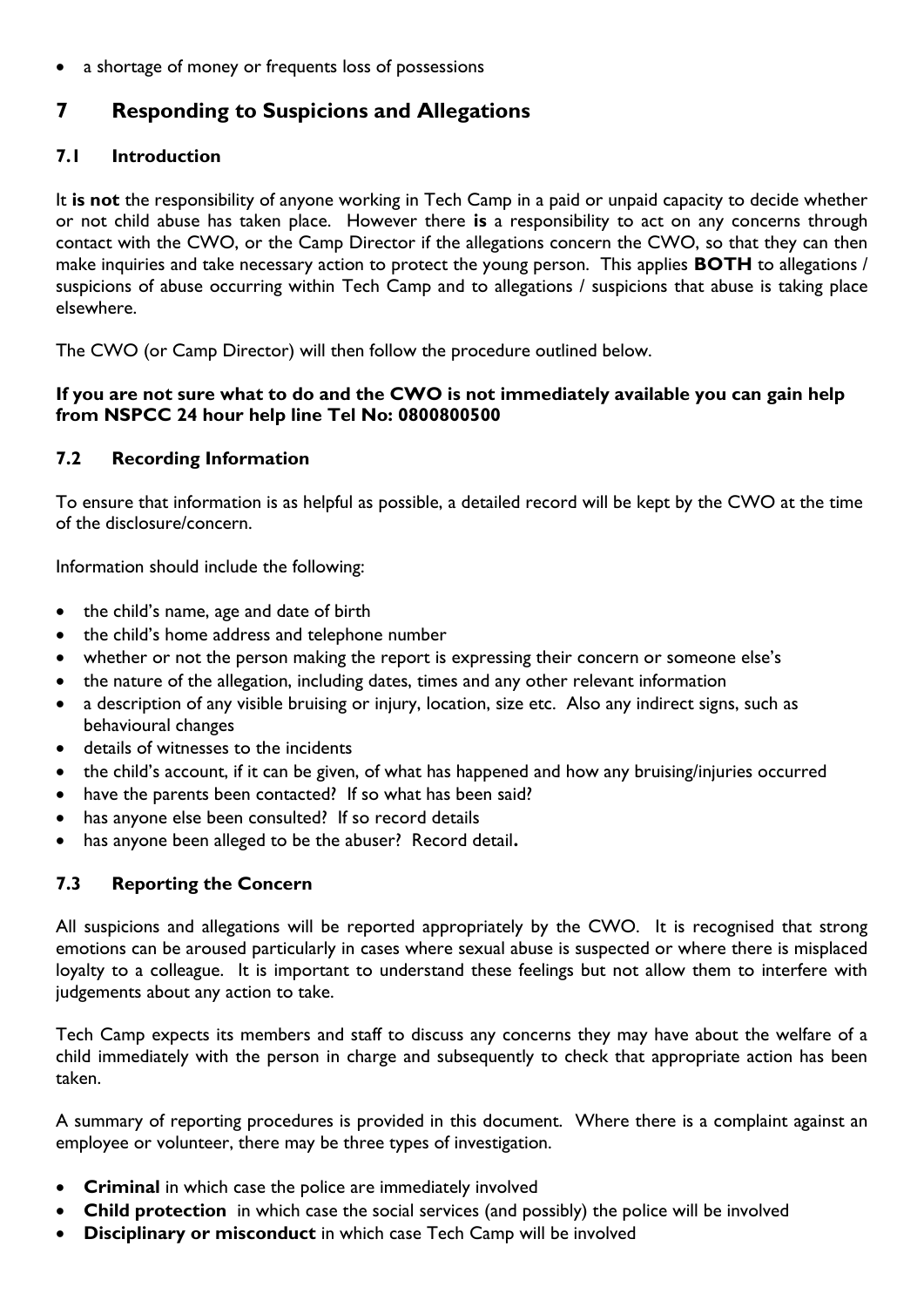All suspicions and allegations must be shared with professional agencies that are responsible for child protection. Social services have a legal responsibility under The Children Act 1989 to investigate all child protection referrals by talking to the child and family (where appropriate), gathering information from other people who know the child and making inquiries jointly with the police.

#### **NB: If there is any doubt, you must report the incident: it may be just one of a series of other incidences which together cause concern**

- Tech Camp will refer the matter to social services department
- the parent/carer of the child will be contacted as soon as possible following advice from the social services department
- the director should be notified to decide who will deal with any media inquiries and implement any immediate disciplinary proceedings
- if the CWO is the subject of the suspicion/allegation the report must be made to the director who will refer the matter to social services

Allegations of abuse are sometimes made sometime after the event. Where such allegation is made, you should follow the same procedures and have the matter reported to social services. This is because other children may be at risk from the alleged abuser. Anyone who has a previous conviction for offences related to abuse against children is automatically excluded from working with children.

### **7.4 Concerns outside the immediate Environment (e.g. a parent or carer)**

- Report your concerns to the Tech Camp CWO
- The Tech Camp CWO should also report the incident to the Tech Camp director.
- Maintain confidentiality on a need to know basis

### **7.5 Confidentiality**

Every effort should be made to ensure that confidentiality is maintained for all concerned. Information should be handled and disseminated on a need to know basis only. This includes the following people:

- The Tech Camp's Child Welfare Officer.
- The parents of the child
- The person making the allegation
- Social Services/police
- The Tech Camp director
- The alleged abuser (and parents if the alleged abuser is a child)

Seek social services advice on who should approach the alleged abuser.

All information should be stored in a secure place with limited access to designated people, in line with data protection laws.

### **7.6 Internal Inquiries and Suspension**

- The Tech Camp CWO will make an immediate decision about whether any individual accused of abuse should be temporarily suspended pending further police and social services inquiries
- Irrespective of the findings of the social services or police inquiries the director will assess all individual cases to decide whether a member of staff or volunteer can be reinstated and how this can be sensitively handled. This may be a difficult decision; especially where there is insufficient evidence to